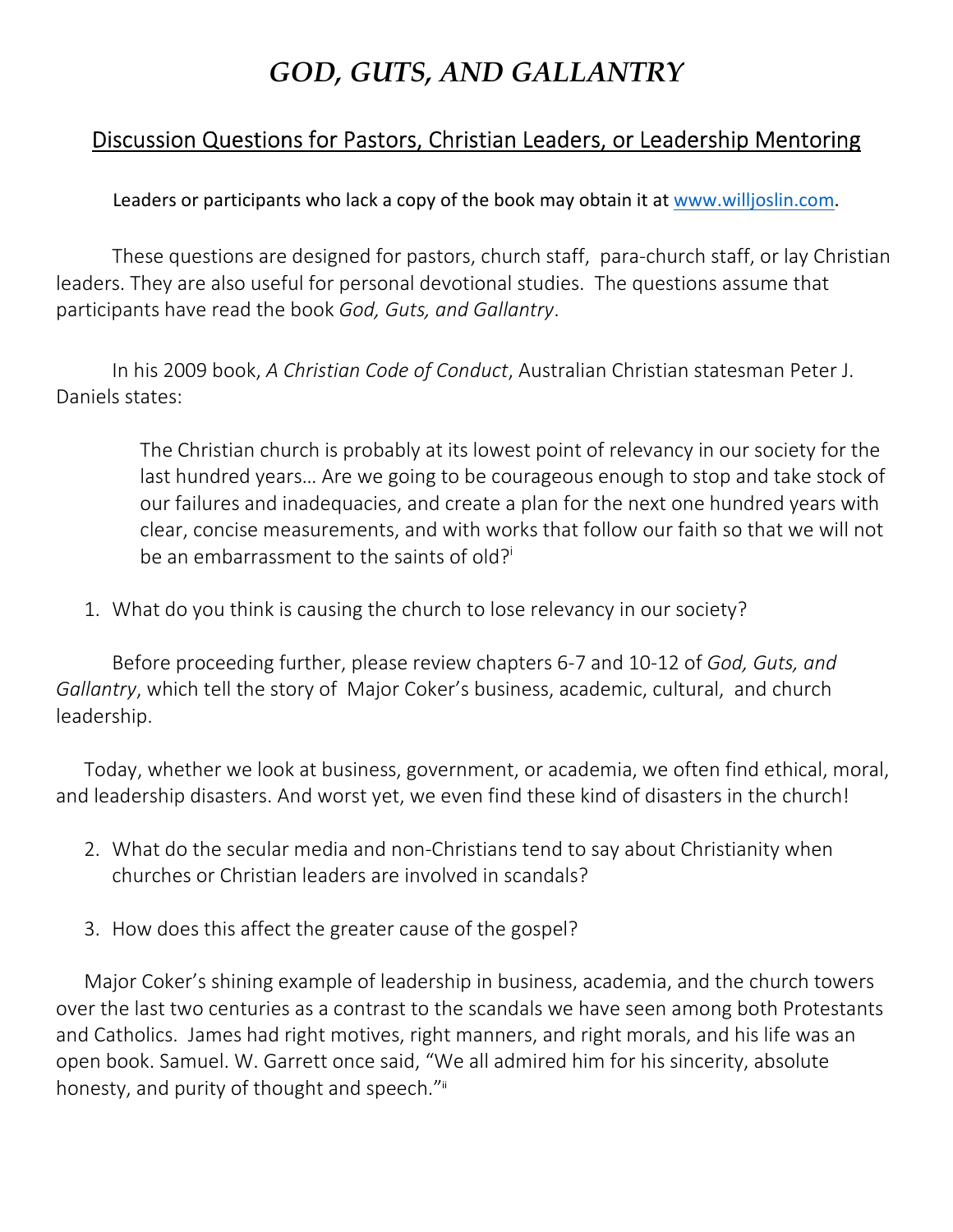- 4. Across his life, how did Major Coker interpret the call to build the kingdom of God so that he made the church relevant to the society of his time?
- 5. In what spheres did he build it God's kingdom?

Carefully read 1 Peter 2:12 aloud.

6. What sphere of the Christian's witness does it address?

It is well to note that the Major's close friend, Rev. E. V. Baldy, Pastor of Hartsville's First Baptist Church from 1907-1923, was also a leader in the community, serving as the first president of Coker College from 1909-1910.

- 7. How was excellent behavior, outside the church, evident in the lives of the Major and E. V. Baldy. Be specific.
- 8. First, Timothy 3:7 says that an elder must have "a good reputation with those outside of the church so that he will not fall into reproach and the snare of the devil." What does this verse add to the discussion of the Christian's witness in the public sphere?

Mahatma Gandhi (1869-1948), former political leader in India, is reported to have said to some Western church leaders: "I like your Christ. I do not like your Christians. Your Christians are so unlike your Christ."iii Apparently, Mahatma Gandhi never met Major Coker, but would Gandhi change his mind about Christians if he were to observe your life and deeds?

9. Do you think most believers today command respect for the Christian faith because of their good attitudes, excellent ethics, encouraging contributions, and capable skills, as Major Coker did? If not, in the broader society, how can we earn more respect for ourselves and for the faith?

Of course, Major Coker also led within the church, being Superintendent of Sunday School at Hartsville's First Baptist from c. 1865 – 1904, and teaching Sunday School himself for 34 years.

Former Pastor John Maxwell, who is now a Christian leadership trainer, says, "everything rises and falls on leadership." Relative to church leaders, he goes on to say: "The strength of any organization is a direct result of the strength of its leaders. Weak leaders equal weak organizations. Strong leaders equal strong organizations." He adds, "Slick brochures and catchy slogans will never overcome incompetent leadership."iv

10.What is your definition of competent Christian leadership?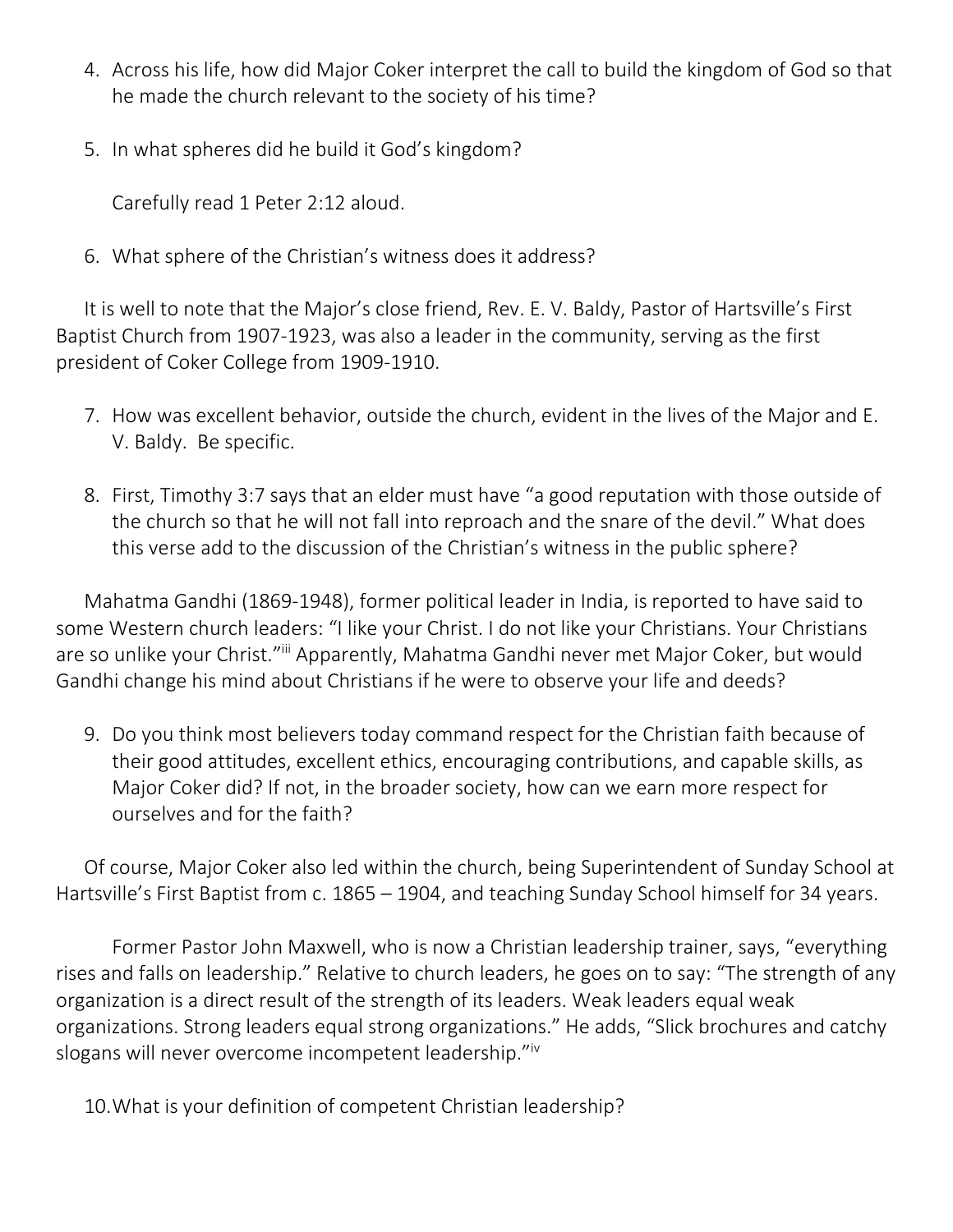- 11.Is your definition and practice of leadership clearly scriptural, or is it partly based on the "wood, hay, and stubble" of the world's leadership trends and fads which tend to focus more on power and size than on servanthood and faithfulness?
- 12. Let's look up the verses under A through D below. Does our Christian leadership clearly display Biblical character qualities that the Major had, such as:
	- A. Active listening to others (James 1:19)?
	- B. Integrity and accountability (2 Corinthians 8:21, 1 Peter 5:3)?
	- C. Servanthood (Matthew 23:11)? and
	- D. Suffering for the sake of your flock (Colossians 1:24, 2 Timothy 2:3)?

Does your leadership prominently display each of the above attributes? If so, where and how? If not, how can you do better?

Author George Lee Simpson wrote that the Major had "an apparently inexhaustible reservoir of spiritual and emotional resource." This was because the Major walked in the power of the Holy Spirit.

- 13. What does Galatians 5:16, "Walk by the Spirit, and you will not carry out the desire of the flesh," mean to you?
- 14.Does walking in the Spirit and yielding to the Spirit affect our personal integrity? How?
- 15.How are we filled with the Spirit? If verses are needed here, read 1 John 1:8-9, Ephesians 5:18, and Galatians 5:22-23.
- 16.What causes us to get out of touch with the Spirit? How do we surrender to Him and regain His power in our lives?

In 1 Corinthians 10:12, God warns us about our own vulnerability through the words of Paul: "Therefore let him who thinks he stands take heed lest he fall." James 5:16 instructs us as Christians to "confess your sins to one another and pray for one another, that you may be healed."

17. Are you trusting and vulnerable enough to confess your sins to each other?

18. Do you have (an) accountability partner(s)?

19. If not, why not? Will you seek one out?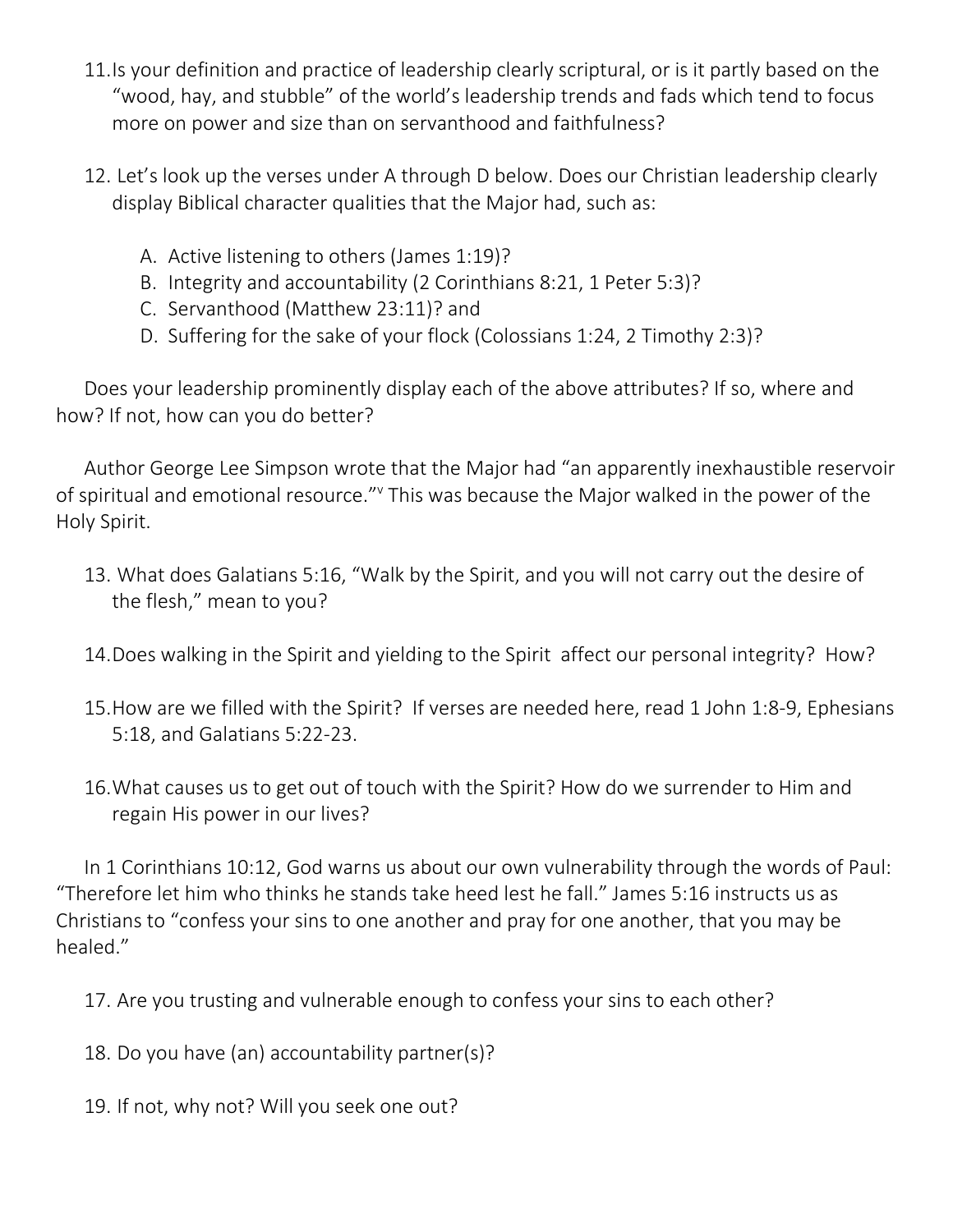- 20. If so, to whom are you accountable for your own integrity and moral purity? Is he or she just a "yes man" or "yes woman," or are they people with guts who are not afraid to challenge you?
- 21. When you meet together for your accountability sessions, do you "get real" about the good, bad, and the ugly in your life? Or do you whitewash certain things in your life, omitting them, or softening them with generalities?

The glaring physical weakness in Major Coker's experience was his shattered left leg. And Paul, the greatest of all church leaders, was not hesitant to reveal that he had challenges, weaknesses, and problems: "I was with you in weakness and in fear and in much trembling" (1 Corinthians 2:3). In 2 Corinthians 12:1-10, he emphasized how his thorn in the flesh humbled him and made him dependent on God instead of striving to depend only upon himself.

22. In your public ministry, do you pretend to be perfect, or do you encourage authentic Christianity by sharing some of your own struggles and weaknesses?

Major Coker believed in the principle of intentional leadership succession. Second Timothy 2:2 says: "And the things you have heard from me in the presence of many witnesses, these entrust to faithful men, who will be able to teach others also."

As church leaders, we do not last forever. Whether you are a pastor or a lay leader, intentionally planning your leadership succession, then publicly announcing who will succeed you is very important. It matters for the confidence and welfare of the saints and for the continued stability of the church. Otherwise, confusion, chaos, and needless power struggles may take place after a leader's death or retirement.

Similarly, in the New Testament, 2 Timothy 2:2 talks about planned, intentional succession of church leaders: "and the things which you have heard from me, in the presence of many witnesses, these entrust to faithful men, who will be able to teach others also."

- 23.How can we apply these mentoring and succession verses to ourselves, to those whom we train, and to the legacy we intend to leave at our business or church?
- 24. How did the Major apply the principle of planned succession to his life and ministry? From Chapters 10 and 14, name specific people to whom he delegated ministry and business responsibilities.
- 25. Do you currently have a plan to train your successors or mentors in the spheres of church, business, and family leadership? If not, let's pray about this now. After we've prayed, take a few minutes to write down a couple of steps you can take in that direction to get started on intentional succession.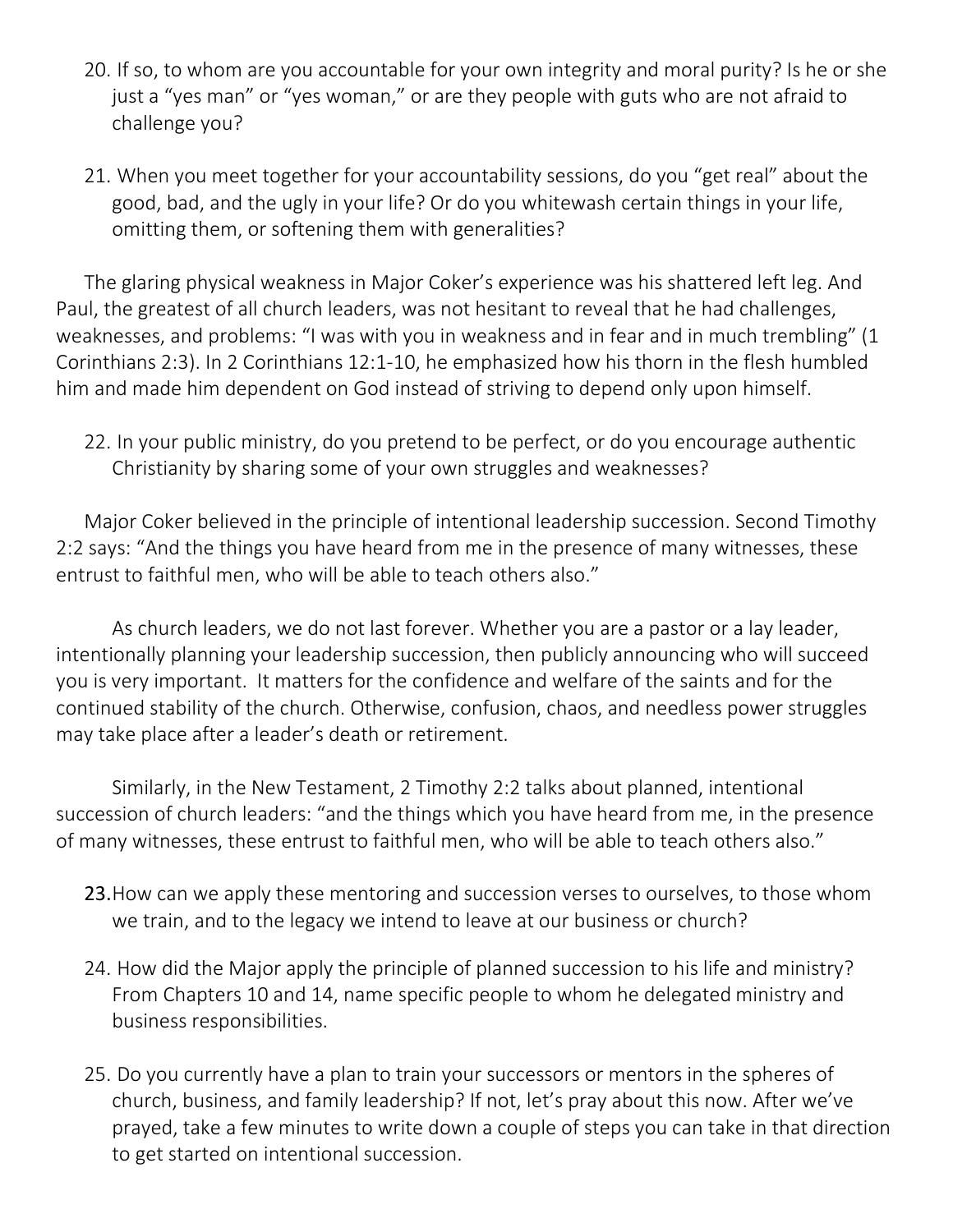- 26. Hebrews 13:7 reminds us to learn from past church leaders: "Remember those who led you, who spoke the Word of God to you; and considering the result of their conduct, imitate their faith." While retaining our own firsthand faith, how can we imitate the lives of Major Coker and J. J. Lawton?
- 27. What kind of trained church leadership legacy are we intentionally leaving for future generations?

The Major was not one of those Christian leaders who punts when it comes to mercy ministries and social justice. He lived out Proverbs 14:31: "Whoever oppresses the poor shows contempt for their Maker, but whoever is kind to the needy honors God." When evangelicals demonstrate no social conscience, it looks like we don't really care about the whole person, and this tends to undermine the credibility of our gospel message.

- 28. What was the Major's attitude toward and response to underemployed and low-income Americans? How did his response translate into actions through his business accomplishments in Chapters 6 through 9?
- 29. What was his response to public health issues (see Chapter 15, "Actively Involved in Public Heath)?

The Fourteenth Amendment reads: "All persons born or naturalized in the United States and subject to the jurisdiction thereof, are citizens of the United States and of the State wherein they reside. No State shall make or enforce any law which shall abridge the privileges or immunities of citizens of the United States; nor shall any State deprive any person of life, liberty, or property, without due process of law; nor deny to any person within its jurisdiction the equal protection of the laws."

30. How did Major Coker's views compare with those of many Southern whites vis-à-vis the Fourteenth Amendment to the U.S. Constitution?

Major Coker's views are addressed in the book in detail in the inset "Historical Background: Southern Reconstruction" in Chapter 6, and in Appendix 4 Please review those sections.

- 31. How did Major Coker's views on African Americans compare with those of most other white Southerners of his time?
- 32. As a Christian leader, what do you think God wants you (or us as a group) to do to let our light shine in the spheres of social justice, racial reconciliation, and mercy ministries in our community?